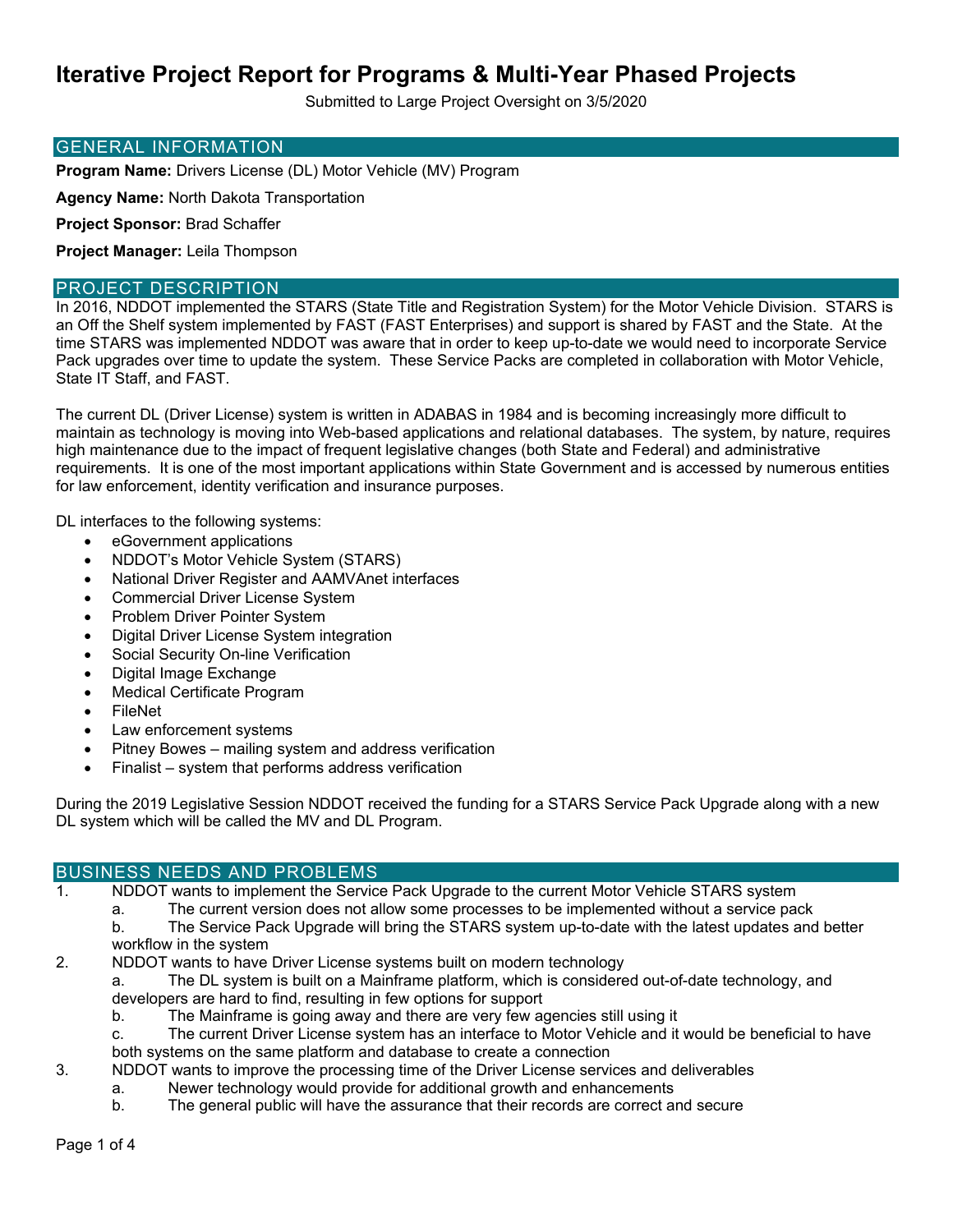Submitted to Large Project Oversight on 3/5/2020

#### PROGRAM/PROJECT FORMAT

**Program Start Date:** August 1, 2019

**Budget Allocation at Time of Initial Start Date:** \$22.5 million.

**How Many Phases Expected at Time of Initial Start Date:** Two: Drivers License Business Process Modeling (DLBPM)

and Motor Vehicle and Drivers License Consolidation (MVDLC)

**Phase Approach Description:** The projects/phases will run sequentially

**Estimated End Date for All Phases Known at Time of Initial Start Date:** DLBPM: 3/30/2020 and MVDLC: 11/30/2023

## PROGRAM/PROJECT ROAD MAP

The program road map shows the high-level plan or vision for the program/projects/phases. It is intended to offer a picture of the lifespan of all the effort that is expected to be required to achieve the business objectives.

| <b>Project/ Phase Title</b>                                          | <b>Scope Statement</b>                                                                                                                                                          | <b>Estimated</b><br><b>Months</b><br><b>Duration</b> | <b>Estimated Budget</b> |
|----------------------------------------------------------------------|---------------------------------------------------------------------------------------------------------------------------------------------------------------------------------|------------------------------------------------------|-------------------------|
|                                                                      |                                                                                                                                                                                 |                                                      |                         |
| <b>Drivers License Business</b><br>Process Modeling (DLBPM)          | Business analysis of current business<br>processes, desired future state, and<br>requirements for the procurement.                                                              | 6 months                                             | \$240,000               |
| <b>Motor Vehicle and Drivers</b><br>License Consolidation<br>(MVDLC) | Upgrade MV to latest version and integrate<br>new DL tool, consolidating MV and DL<br>systems (Based on planning efforts project 2<br>may be broken up into multiple projects.) | 43 months                                            | \$22,260,000            |
| Program total budget:                                                |                                                                                                                                                                                 |                                                      | \$22,500,000            |

## PROJECT BASELINES

The baselines below are entered for only those projects or phases that have been planned. At the completion of a project or phase a new planning effort will occur to baseline the next project/phase and any known actual finish dates and costs for completed projects/phases will be recorded. The iterative report will be submitted again with the new information.

| Project/<br><b>Phase</b> | Program/<br><b>Project</b><br><b>Start Date</b> | <b>Baseline</b><br><b>Execution</b><br><b>Start Date</b> | <b>Baseline</b><br><b>End Date</b> | <b>Baseline</b><br><b>Budget</b> | <b>Actual</b><br><b>Finish</b><br><b>Date</b> | <b>Schedule</b><br><b>Variance</b> | <b>Actual Cost</b> | <b>Cost</b><br>Variance |
|--------------------------|-------------------------------------------------|----------------------------------------------------------|------------------------------------|----------------------------------|-----------------------------------------------|------------------------------------|--------------------|-------------------------|
|                          |                                                 |                                                          |                                    |                                  |                                               |                                    |                    |                         |
| <b>DLBPM</b>             | 10/16/2020                                      | 1/27/2020                                                | 3/30/20                            | \$240,000                        |                                               |                                    |                    |                         |

## **OBJECTIVES**

| Project/<br><b>Phase</b> | <b>Business Objective</b>                                                 | <b>Measurement Description</b>                                                                        | Met/<br><b>Not Met</b> | Measurement Outcome |
|--------------------------|---------------------------------------------------------------------------|-------------------------------------------------------------------------------------------------------|------------------------|---------------------|
| Project 1                | Reduce training<br>time for new system users<br>by 60 hours. Currently, a | Within 6 months of system<br>implementation, the system trainers<br>will be surveyed to determine how |                        |                     |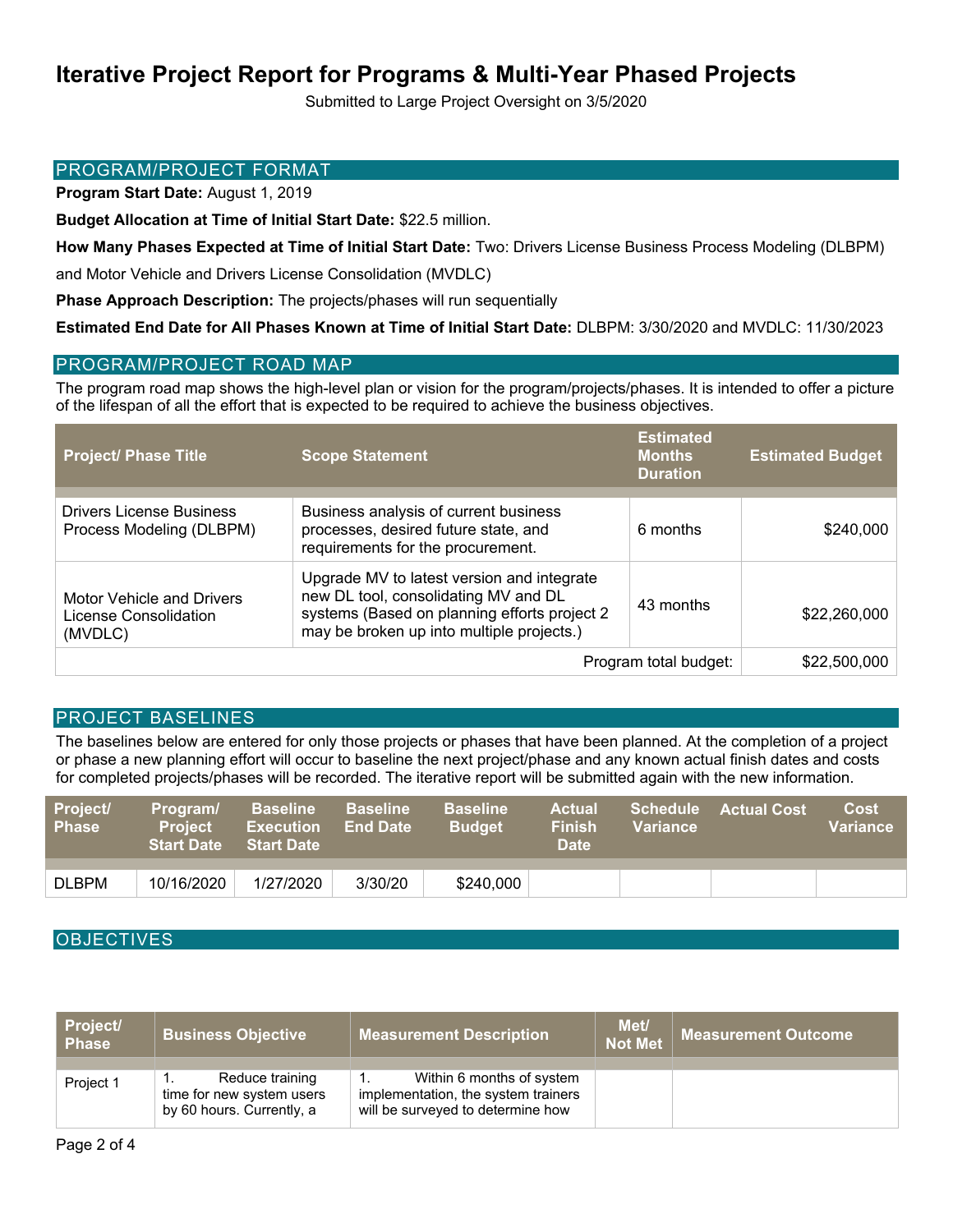Submitted to Large Project Oversight on 3/5/2020

|           | new system user goes<br>through 160 hours of system<br>training.                                                                                                                                                                   | many hours of system training is<br>required for new system users.                                                                                                                                                                                                                                                                                                                                                                                                                                                           |  |  |
|-----------|------------------------------------------------------------------------------------------------------------------------------------------------------------------------------------------------------------------------------------|------------------------------------------------------------------------------------------------------------------------------------------------------------------------------------------------------------------------------------------------------------------------------------------------------------------------------------------------------------------------------------------------------------------------------------------------------------------------------------------------------------------------------|--|--|
|           | 2.<br>The new DL<br>system will require<br>streamlining work processes<br>and allow for stopping and<br>starting work at any point in<br>the process.                                                                              | 2.<br>After User acceptance<br>testing, testers will be surveyed to<br>determine whether their work<br>process has been improved and<br>their processing time has been<br>reduced.                                                                                                                                                                                                                                                                                                                                           |  |  |
|           | Simplify some<br>3.<br>process time of certain tasks<br>and how the system flows.                                                                                                                                                  | 3.<br>Within 6 months of system<br>implementation, MV users will be<br>surveyed to determine if the new<br>process is saving time.                                                                                                                                                                                                                                                                                                                                                                                           |  |  |
| Project 2 | Procure a driver<br>1.<br>license system built on a<br>current, sustainable<br>technology platform.                                                                                                                                | 1.<br>During the procurement<br>phase of the project, NDIT architects<br>will be invited to review the technical<br>solution. They will be asked to<br>consider features such as: database<br>structure, support options,<br>compliance with State standards,<br>system architecture, scalability, etc.<br>When surveyed, the architects will<br>identify the proposed solution as a<br>sustainable technology<br>platform. The system will also be<br>positioned for future needs such as<br>a single identity integration. |  |  |
|           | 2.<br>The system will be<br>user intuitive, which will<br>decrease errors, and have<br>audit tracking to assist in<br>determining any functional<br>issues. NDDOT will spend<br>80% less time<br>troubleshooting system<br>issues. | 2.<br>Within 6 months of system<br>implementation, WMS reports will be<br>evaluated to determine time spent<br>on resolving issues and errors prior<br>to system implementation and post<br>implementation.                                                                                                                                                                                                                                                                                                                  |  |  |
|           | 3.<br>The system will<br>include advanced ad hoc<br>reporting capability with<br>minimal skillset required to<br>generate reports.                                                                                                 | Within 2 months of system<br>3.<br>implementation, users will be able to<br>generate needed reports to retrieve<br>information without IT support.                                                                                                                                                                                                                                                                                                                                                                           |  |  |
|           | User manuals and<br>4.<br>troubleshooting hints will be<br>built into the system<br>processing workflow.                                                                                                                           | After User acceptance<br>4.<br>testing, testers will be surveyed to<br>determine how well the system help<br>answered their questions as they<br>were processing test scripts.                                                                                                                                                                                                                                                                                                                                               |  |  |
|           | The new system<br>5.<br>will be easy to maintain and<br>support.                                                                                                                                                                   | 5.<br>Within 4 months of system<br>implementation, IT support staff will<br>be surveyed to determine their<br>comfort level with implementing<br>enhancements and or changes.                                                                                                                                                                                                                                                                                                                                                |  |  |
|           | NDDOT wants to<br>6.<br>eliminate monthly downtime<br>due to mainframe upgrades<br>that last from 4-8 hours.                                                                                                                       | Allow customers to have<br>6.<br>real-time interfaces through<br>webservices.                                                                                                                                                                                                                                                                                                                                                                                                                                                |  |  |